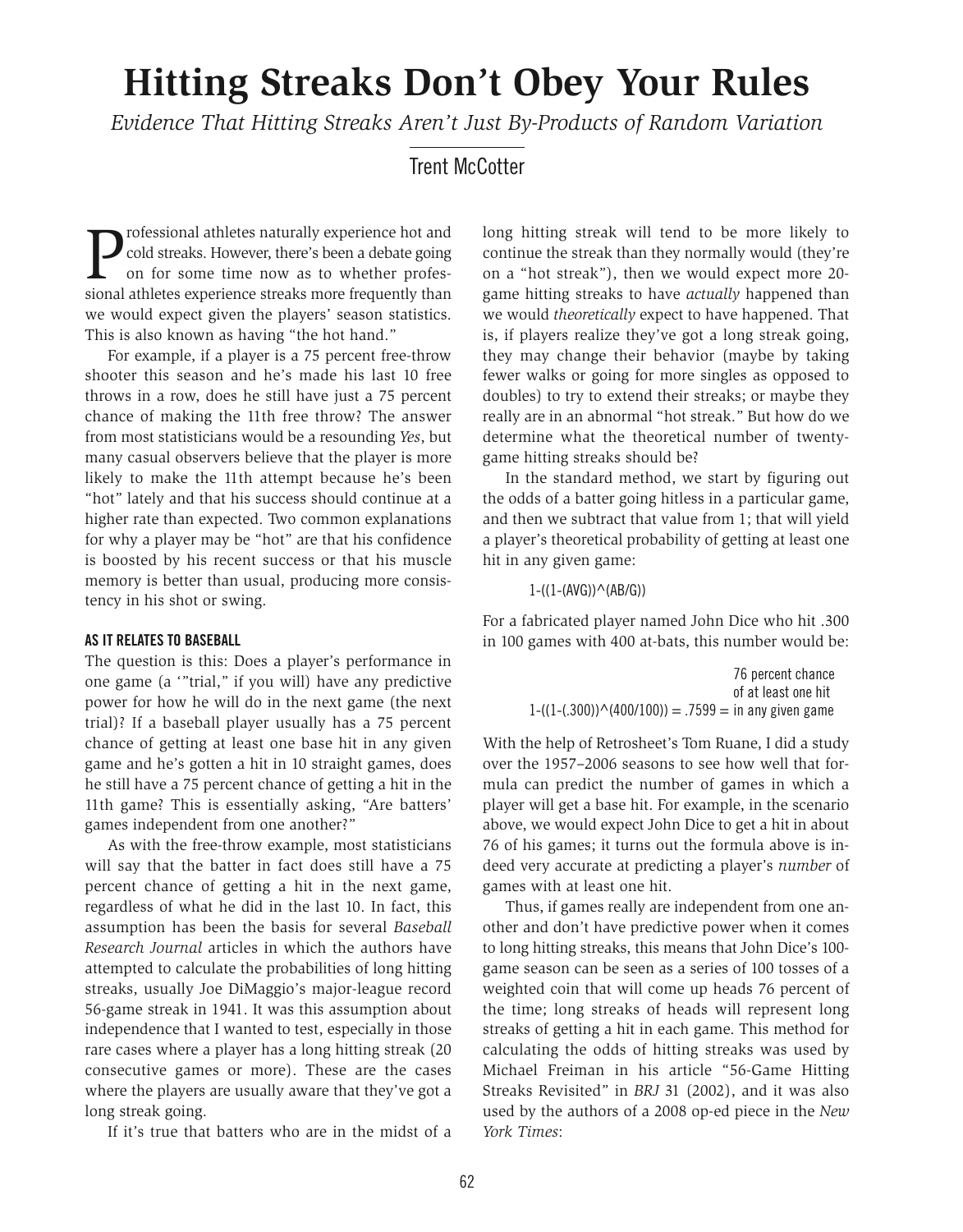Think of baseball players' performances at bat as being like coin tosses. Hitting streaks are like runs of many heads in a row. Suppose a hypothetical player named Joe Coin had a 50–50 chance of getting at least one hit per game, and suppose that he played 154 games during the 1941 season. We could learn something about Coin's chances of having a 56-game hitting streak in 1941 by flipping a real coin 154 times, recording the series of heads and tails, and observing what his longest streak of heads happened to be.

Our simulations did something very much like this, except instead of a coin, we used random numbers generated by a computer. Also, instead of assuming that a player has a 50 percent chance of hitting successfully in each game, we used baseball statistics to calculate each player's odds, as determined by his actual batting performance in a given year.

For example, in 1941 Joe DiMaggio had an 81 percent chance of getting at least one hit in each game . . . we simulated a mock version of his 1941 season, using the computer equivalent of a trick coin that comes up heads 81 percent of the time.

> —Samuel Arbesman and Steven Strogatz, *New York Times*, 30 March 2008

But I wondered whether this method has a fundamental problem as it relates to looking at long hitting streaks, because it uses a player's *overall* season stats to make inferences about what his season must have looked like on a *game-by-game* basis.

Think of the example of flipping a coin. That's about as random as you can get, and we wouldn't really consider the outcome of your last flip to affect the outcome of your next flip. That means that we can rearrange those heads and tails in any random fashion and the only variation in streaks of heads would be due entirely to random chance. *If this were true in the baseball example*, it means that we could randomly rearrange a player's season game log (listing his batting line for each game) and the only variation in the number of long streaks that we would find would be due entirely to random chance.

#### **THE NUMBER-CRUNCHING**

To see who's right about this, we need to solve the problem of how to calculate the theoretical number of



NATIONAL

BASEBALL

HALL OF FAME

LIBRARY,

COOPERSTOWN,

z<br>X

Bill Dahlen's 42-game hitting streak while with the Cubs in 1894 set a record. It remains the fourth-longest and the longest by a right-

hitting streaks we would expect to find. It turns out that the answer actually isn't too complicated. I took the batting lines of all players for 1957 through 2006 and subtracted out the 0-for-0 batting lines, which neither extend nor break a hitting streak. I ended up with about 2 million batting lines.

handed hitter in the National League.

Then, with the impressive assistance of Dr. Peter Mucha of the Mathematics Department at the University of North Carolina, I took each player's game log for each season of his career and sorted the game-bygame stats in a completely random fashion. So this means that, for instance, I'm still looking at John Dice's .300 average, 100 games, and 400 at-bats—but the order of the games isn't chronological anymore. It's completely random. It's exactly analogous to taking the coin tosses and sorting them randomly over and over to see what long streaks of heads will occur. See the example at the end of this article for a visual version of this.

Dr. Mucha and I ran each random sorting *ten thousand* separate times, so we ended up sorting every player-season from 1957 through 2006 ten thousand separate times to see what streaks occurred. For each of the 10,000 permutations, we counted how many hitting streaks of each length occurred. The difference between this method and the method that has been employed in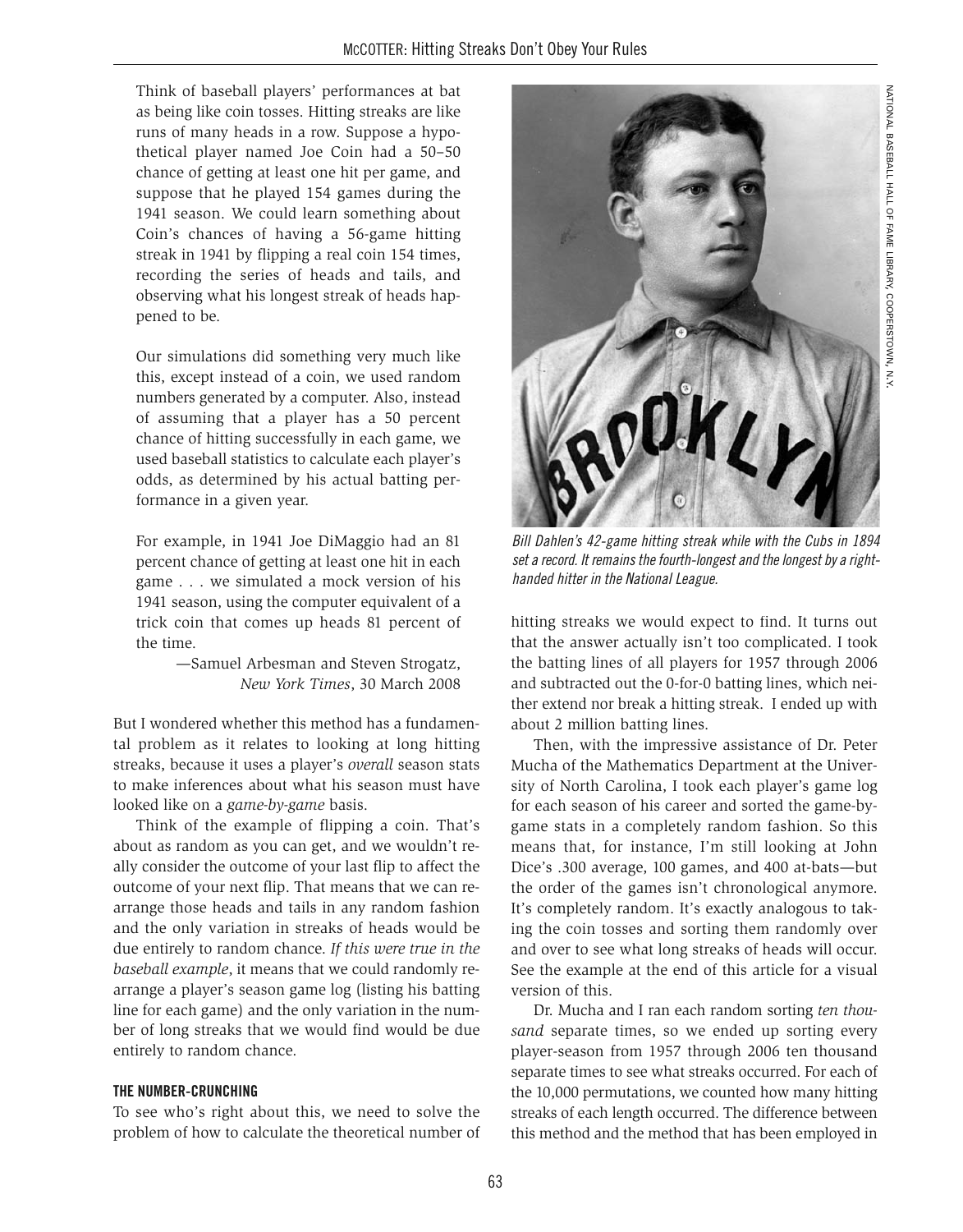the past is that, by using the actual game-by-game stats (sorted randomly for each player), we don't have to make theoretical guesses about how a player's hits are distributed throughout the season. Remember, if players' games were independent from one another, this method of randomly sorting each player's games should—in the long run—yield the same number of hitting streaks of each length that happened in real life.

Here are the results.

#### **TABLE 1.**

| 1957-2006      | <b>ACTUALLY HAPPENED</b> | IN THE 10,000 RANDOM SORTINGS |                  |
|----------------|--------------------------|-------------------------------|------------------|
|                | Number of                | <b>Standard</b>               |                  |
| Length         | <b>Hitting Streaks</b>   | Average                       | <b>Deviation</b> |
| 5              | 22,632                   | 22,584.63                     | 141              |
| 6              | 14,470                   | 14,086.60                     | 112              |
| $\overline{1}$ | 9,151                    | 8,947.64                      | 89               |
| 8              | 6,081                    | 5,766.29                      | 72               |
| 9              | 4,059                    | 3,759.81                      | 59               |
| 10             | 2,645                    | 2,477.50                      | 48               |
| 11             | 1,792                    | 1,647.42                      | 39               |
| 12             | 1,226                    | 1,104.86                      | 32               |
| 13             | 801                      | 747.12                        | 27               |
| 14             | 552                      | 506.85                        | 22               |
| 15             | 415                      | 347.13                        | 19               |
| 16             | 270                      | 238.69                        | 16               |
| 17             | 194                      | 164.97                        | 13               |
| 18             | 129                      | 114.22                        | 11               |
| 19             | 112                      | 79.80                         | 8.9              |
| 20             | 75                       | 55.90                         | 7.5              |
| 21             | 52                       | 39.36                         | 6.2              |
| 22             | 38                       | 27.80                         | 5.3              |
| 23             | 25                       | 19.70                         | 4.4              |
| 24             | 22                       | 13.93                         | 3.7              |
| 25             | 17                       | 10.00                         | 3.2              |
| 26             | 8                        | 7.20                          | 2.7              |
| 27             | $\overline{1}$           | 5.13                          | 2.3              |
| 28             | $\overline{1}$           | 3.71                          | 1.9              |
| 29             | 4                        | 2.63                          | 1.6              |
| 30             | 9                        | 1.90                          | 1.4              |
| 31             | $\overline{4}$           | 1.39                          | 1.2              |
| 32             | $\mathbf{0}$             | 1.01                          | 0.99             |
| 33             | $\pmb{0}$                | 0.74                          | 0.86             |
| 34             | $\,1$                    | 0.55                          | 0.74             |
| $35+$          | 5                        | 1.48                          | 1.21             |

#### **TABLE 2.**

| 1957-2006 | <b>ACTUALLY HAPPENED</b>            | IN THE 10,000 RANDOM SORTINGS |                  |
|-----------|-------------------------------------|-------------------------------|------------------|
| Length    | Number of<br><b>Hitting Streaks</b> | <b>Standard</b><br>Average    | <b>Deviation</b> |
| $5+$      | 6,4803                              | 62,765.96                     | 150.69           |
| $10+$     | 8.410                               | 7,620.99                      | 69.45            |
| $15+$     | 1.394                               | 1.137.24                      | 30.71            |
| $20+$     | 274                                 | 192.43                        | 13.32            |
| $25+$     | 62                                  | 35.74                         | 5.84             |
| $30+$     | 19                                  | 7.07                          | 2.60             |
| $35+$     | 5                                   | 1.48                          | 1.21             |

It's clear that, for every length of hitting streak of 5-plus games, there have been more streaks in reality than we would expect given players' game-by-game stats. To give those numbers some meaning: There were 19 single-season hitting streaks of 30-plus games from 1957 through 2006. The ten thousand separate, random sortings of the game-by-game stats produced an average of 7.07 such streaks for 1957–2006. That means that almost *three times* as many 30-plus-game hitting streaks have occurred in real life as we would have expected.

Since there were 10,000 trials for our permutation, the numbers here are all highly significant. For instance, the average number of 5-plus-game streaks in the permutations was about 62,766, with a standard deviation of about 151, and there were 64,803 such streaks in real life from 1957 through 2006. This means that the real-life total was 13.5 deviations away from the expected mean, which implies that the odds of getting these numbers simply by chance are about *one in 150 duodecillion* (150 followed by 39 zeros). The number of hitting streaks that have really happened is significantly much higher than we would expect if long hitting streaks could in fact be predicted using the coin-flip model. Additionally, the results of the 10,000 trials converged, which means that the first 5,000 trials had almost the exact same averages and standard deviations as did the second 5,000 trials.

But what does this all mean? What it seems to indicate is that many of the attempts to calculate the probabilities of long hitting streaks are actually underestimating the true odds that such streaks will occur. Additionally, if hits are not IID (independent and identically distributed) events, then it may be extremely difficult to devise a way to calculate probabilities that do produce more accurate numbers.

## **SO WHY DON'T THE PERMUTATIONS MATCH THE REAL-LIFE NUMBERS?**

It's easier to begin by debunking several commonsense explanations as to why the permutations didn't produce a similar number of hitting streaks as happened in real life.

The first one I thought of was the quality of the opposing pitching. If a batter faces a bad pitching staff, he'd naturally be more likely to start or continue a hitting streak, relative to his overall season numbers. But the problem with this explanation is that it's too shortsided; you can't face bad pitching for too long without it noticeably increasing your numbers, plus you can't play twenty games in a row against bad pitching staffs, which is what would be required to put together a long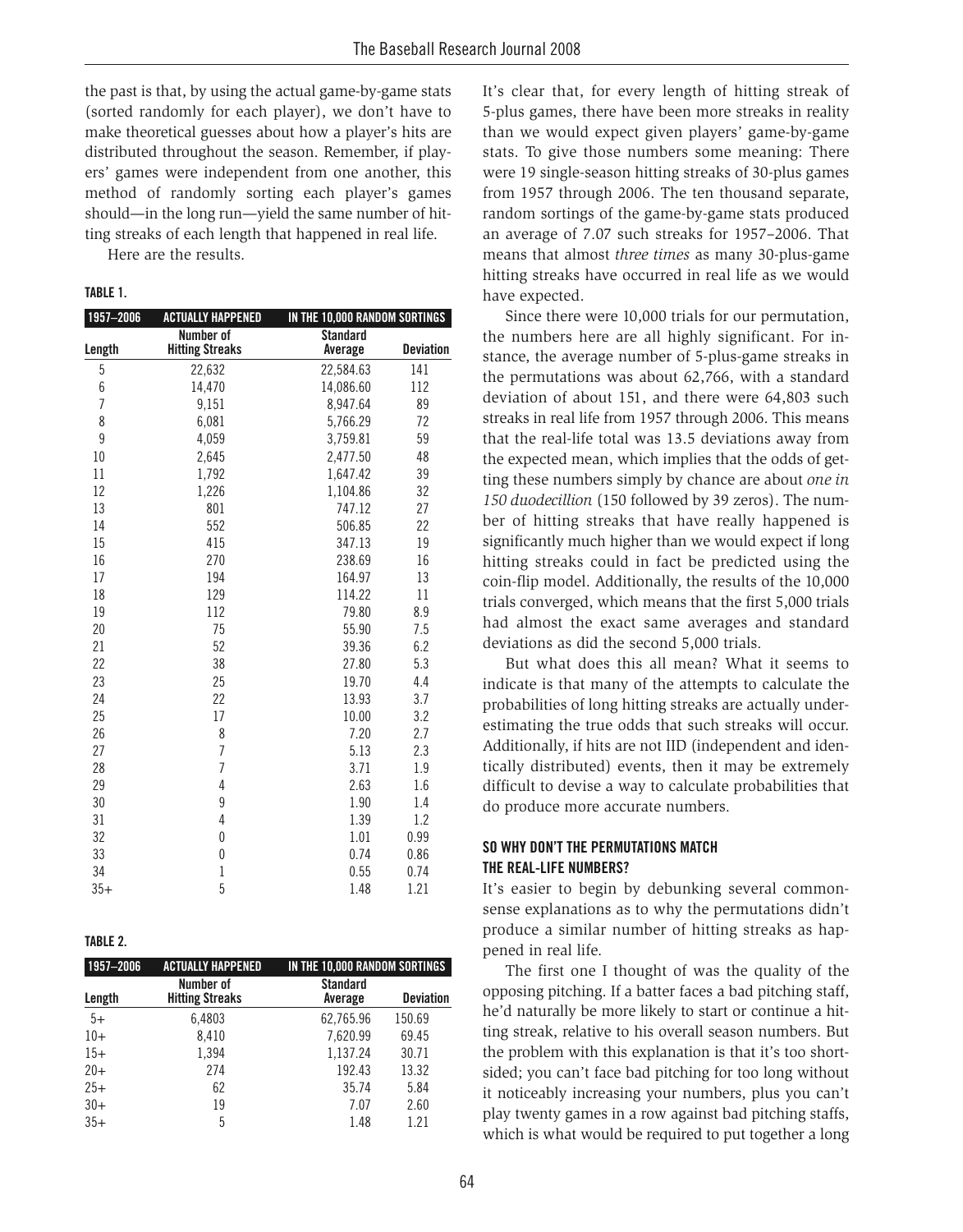streak. This same reasoning is why playing at a hitter-friendly stadium doesn't seem to work either, since these effects don't continue for the necessary several weeks in a row. In other words, the explanation must be something that lasts longer than a four-game road trip to Coors Field or getting to face Jose Lima twice in one month.

The second possible explanation one that I really thought could explain everything—was the weather. That is, it's commonly believed that hitting increases during the warm summer months, which would naturally make long hitting streaks more likely, while the cooler weather at the beginning and the end of the season makes streaks less likely. This would explain why long streaks seem to happen so much more often than we'd expect; the warmest period of the summer can last for months, seemingly making it fertile ground to start a hitting streak. The reason this is important is that hitting streaks are exponential. That is, a player who hits .300 for two months will be *less* likely to have a hitting streak than a player who hits .200 one month and .400 the next; the two players would have the exact same numbers, but hitting streaks tend to highly favor batters who are hitting very well, even if it's just for a short period, and even if it's counterbalanced by a period of poor hitting.

The problem with the weather explanation is that the stats don't bear it out. Of the 274 streaks of 20-plus games from 1957 through 2006, there were just as many that began in May as began in June, July, or August. If it were true that the hottest months spawned hitting streaks, we would see a spike in streaks that began in those months. We don't see that spike at all.

So that eliminates the explanations that would seem to be the most likely. Remember, if all of the assumptions about independence were right, we wouldn't even have these differences between the expected and actual number of streaks in the first place; so it's yet another big surprise that our top explanations for these discrepancies also don't seem to pan out. This leaves me with two other possible explanations, each of which may involve psychology more than mathematics.



In 1941, when Joe DiMaggio extended his hitting streak to 45 games, he tied the record set by Willie Keeler for Baltimore in the National League in 1896–97. Keeler remains in second place on the all-time list but a full 11 games behind DiMaggio.

#### **FIRST EXPLANATION**

Maybe the players who have long streaks going will change their approach at the plate and go for fewer walks and more singles to keep their hitting streaks going. This same idea is covered in *The Bill James Goldmine*, where James discusses how pitchers will make an extra effort to reach their 20th victory of a season, which results in there being more 20-game winners in the majors than 19-game winners. There is evidence of this effect, too, as seen by graph 1, which visualizes the chart from earlier.

Notice how the number of streaks around 25 games, and especially around 30 games, spikes up, relative to the general decreasing trend of longer hitting streaks. These streaks are pretty rare, so we're dealing with small samples, but this helps show that hitters may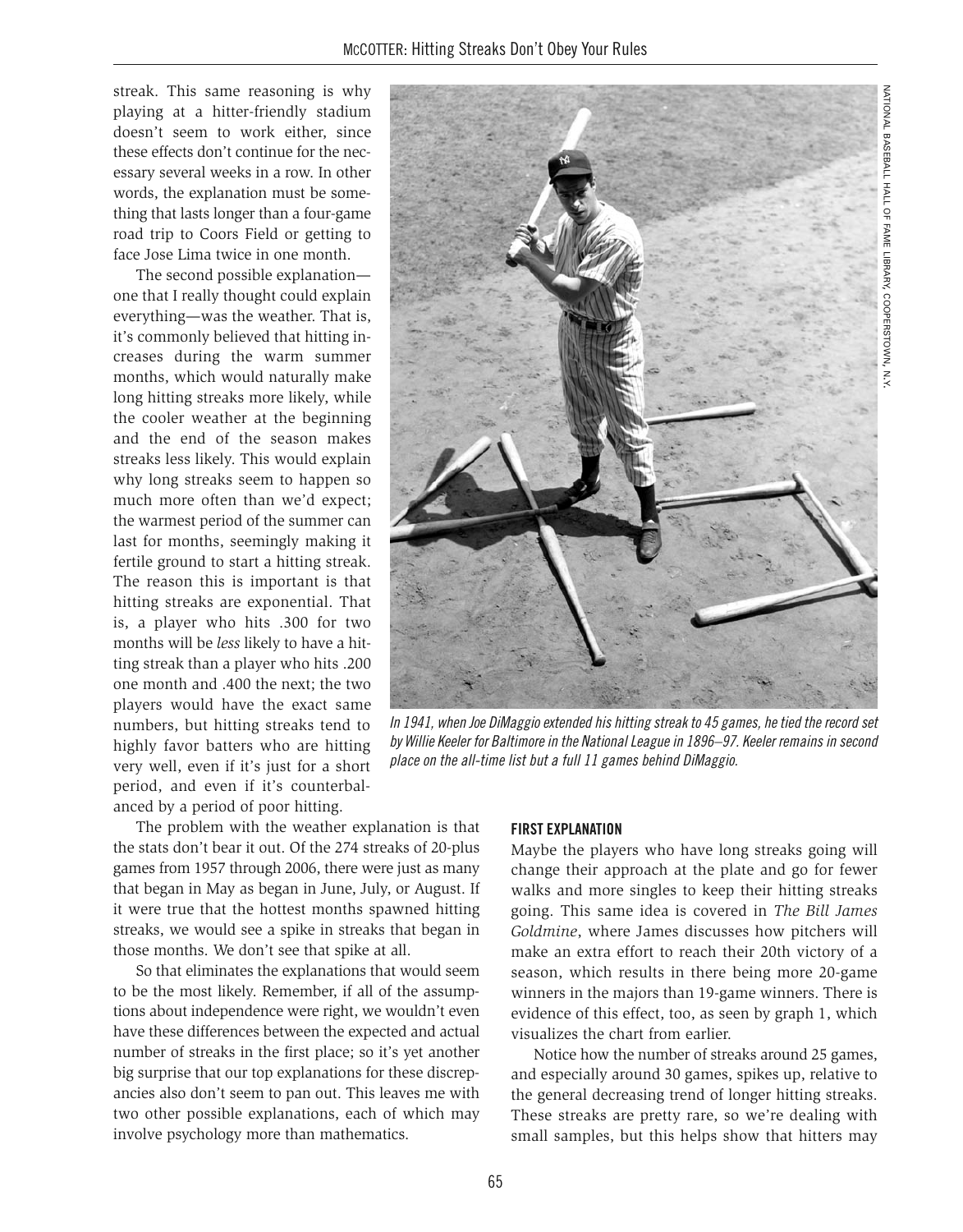really be paying attention to their streaks (especially their length), which lends a lot of credibility to the idea that hitters may change their behavior to keep their streaks going.

Also lending some credibility to this explanation is that the spread (the difference between how many streaks really happened and how many we *expected* to happen) seems to increase as the length of the streak increases. That is, there have been about 7 percent more hitting streaks of 10 games than we would expect, but there have been 20 percent more streaks of 15 games, and there have been 80 percent more streaks of 25 games. Perhaps, as a streak gets longer, a batter will become more focused on it, thinking







**GRAPH 2. Real Life vs. Random Permutation**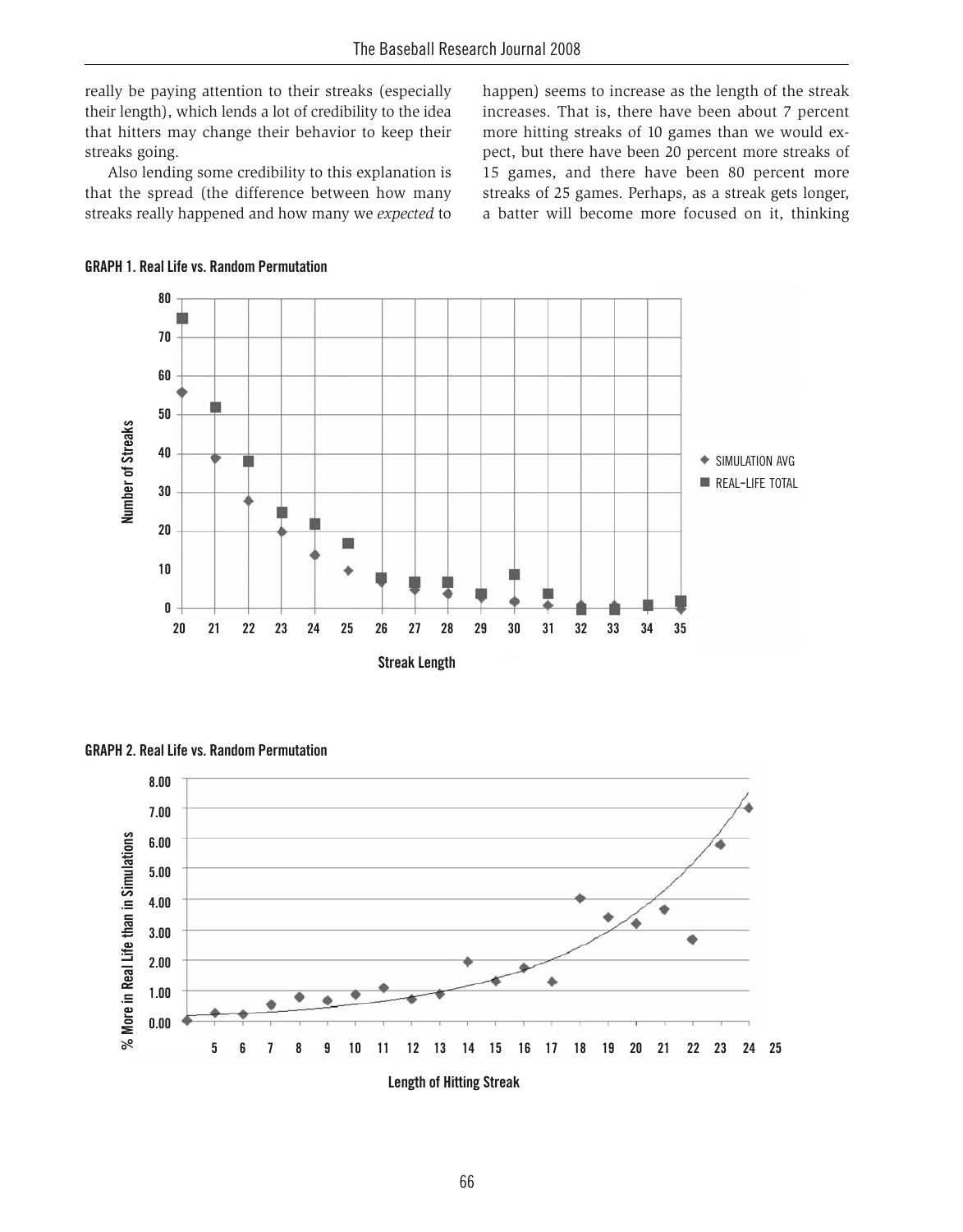

Willie Keeler's career batting was .341, 16 points higher than DiMaggio's, indicating that he experienced more "hot hands" in his 19-year career than just the 45-game hitting streak he put together in 1896–97.

about it during every at-bat, doing anything to keep it going. See graph 2 for a representation of how, as streak length increases, there have been more such streaks in real life than we averaged in the random permutations.

The evidence for this is that 85 percent of the players who had 20-plus-game hitting streaks from 1957 through 2006 had more at-bats per game *during* their hitting streak than they had for their season as a whole. Overall, it worked out to an average 6.9 percent increase in at-bats per game during their streak. That extra 6.9 percent of at-bats per game almost certainly accounts for a portion of the "extra" hitting streaks that have occurred in real life as opposed to our permutations.

This increase in at-bats per game during a streak makes sense, as batters are much less likely to be used as a pinch-hitter or be taken out of a game early when they have a hitting streak going. Additionally, when a player is hitting well, his manager is more likely to keep him in the starting lineup or even move him up in the batting order so that he gets more plate appearances. There may also be a self-fulfilling prophecy here; as a player starts hitting well, his team will tend to score more runs, which will give the batter more plate appearances. So hitting well lends itself to getting more chances to extend a hitting streak. Also, pitchers may be hesitant to walk batters (and batters hesitant to take walks) because the players want the streak to end "legitimately," with the batter being given several opportunities to extend the streak.

The extra at-bats per game also account for the slope of graph 2, which shows an exponential trend in the number of "extra" hitting streaks that have occurred in real life as opposed to permutations. As streak length increases, those extra at-bats make streaks increasingly more likely. For instance, if we take a .350 hitter who plays 150 games and increase his at-bats per game from 4.0 to 4.28 (about a 6.9 percent increase) for an *entire season*, his odds of a 20-game hitting streak increase by 34 percent, but his odds of a 30-game streak increase by 81 percent, and his odds of a 56-game streak increase by an amazing 244 percent. Keep in mind that those increases are larger than we would see in our hitting-streak data because the 6.9 percent increase in

at-bats per game applies only to the 20 or so games during the hitting streak—*not the entire 150 games that a batter plays during a season*. It is difficult to determine how many more streaks we would see if hitters' at-bats were allowed to increase by 6.9 percent for only selected stretches of their season.

#### **SECOND EXPLANATION**

Something else is going on that is significantly increasing the chances of long streaks, including possibly the idea that hitters do experience a hot-hand effect where they become more likely to have a hitting streak because they are in a period in which they continually hit better than their overall numbers suggest. This hot streak may happen at almost any point during a season, so we don't see a spike in streaks during certain parts of the year.

At first glance, the results of a hot hand would appear very similar to the hot-weather effect: If you've been hitting well lately, it's likely to continue, and if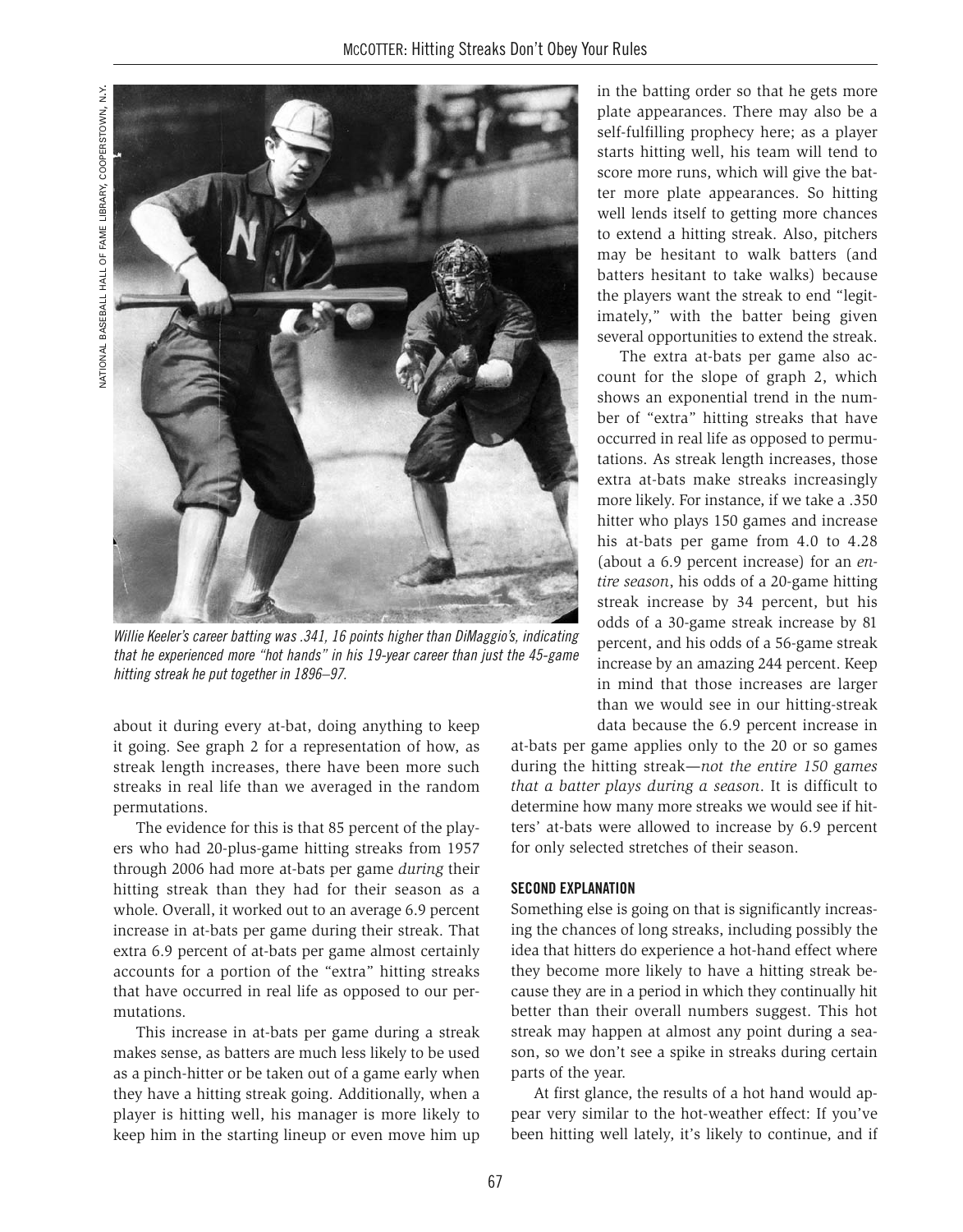

Pete Rose's 44-game hitting streak for the Reds in 1978 remains the record in the National League in the modern era and the thirdlongest in history. In the 37 years since DiMaggio set the record, the closest anyone else had come to touching it was the 37-game streak by Tommy Holmes of the Braves in 1945.

you haven't been hitting well lately, that's likely to continue as well. The difference is this: If it's the weather that's the lurking variable, then you continue hitting well because you naturally hit better during this time of year. If it's a hot-hand effect, then you continue hitting well because you're on a true hot streak. But we have seemingly shown that the weather doesn't have an effect on hitting streaks, thereby providing some credibility for the hot-hand idea.

We expect a player to have a certain amount of hot and cold streaks during any season, but the hot-hand effect says that the player will have hotter hots and cooler colds than we'd expect. So the player's overall totals still balance out, but his performance is more volatile than we would expect using the standard coinflip model.

There may be some additional evidence for this. Over the period 1957–2006, there were about 7 percent more 3- and 4-hit games in real life than we would expect given the coin-flip model but also about 7 percent more *hitless* games. Over a course of 50 years, those percentages really add up. What this means is that the overall numbers still balance out over the course of a season, but we're getting more "hot games" than we would expect, which is being balanced by more "cold games" than we would expect.

Additionally, there is evidence that tends to favor the hot-hand approach over the varying-at-bat approach. Dr. Mucha and I ran a second permutation of 10,000 trials that was the same as the first permutation—except we eliminated all the games where the batter did not start the game. In our first permutation, we implicitly assumed that non-starts are randomly sprinkled throughout the season. But that is likely not the case. Batters will tend to have their non-starts clustered together, usually when they return from an injury and are used as a pinch-hitter, when they have lost playing time and are used as a defensive replacement, or when they are used sparingly as the season draws to a close.

We expected that this second permutation would contain more streaks than the first permutation, as we essentially eliminated a lot of low-at-bat games, which are much more likely to end a hitting streak prematurely. The question was whether this second permutation would contain roughly the same number of streaks as occurred in *real life*.

The outcome actually comported very well with our expectations. In general, there were more streaks in this second permutation than in the first permutation—but still fewer streaks than there were in real life. For instance, in real life for 1957–2006, there were 274 streaks of 20 or more games; the first permutation (including non-starts) had an average of a mere 192 such streaks; and the second permutation (leaving out non-starts) had an average of 259 such streaks. The difference between 259 and 274 may not sound like much, but it is still very significant when viewed over 10,000 permutations, especially since we still aren't quite comparing apples to apples. There undoubtedly will be streaks that fall just short of 20 games when looking only at starts but that would go to 20 or more games when non-starts (e.g., successful pinch-hitting appearances) are included.

As the streak length increases, the difference between real life and the two permutations widens even further. For streaks of 30 or more games, there were 19 in real life, with an average of only 10 in our second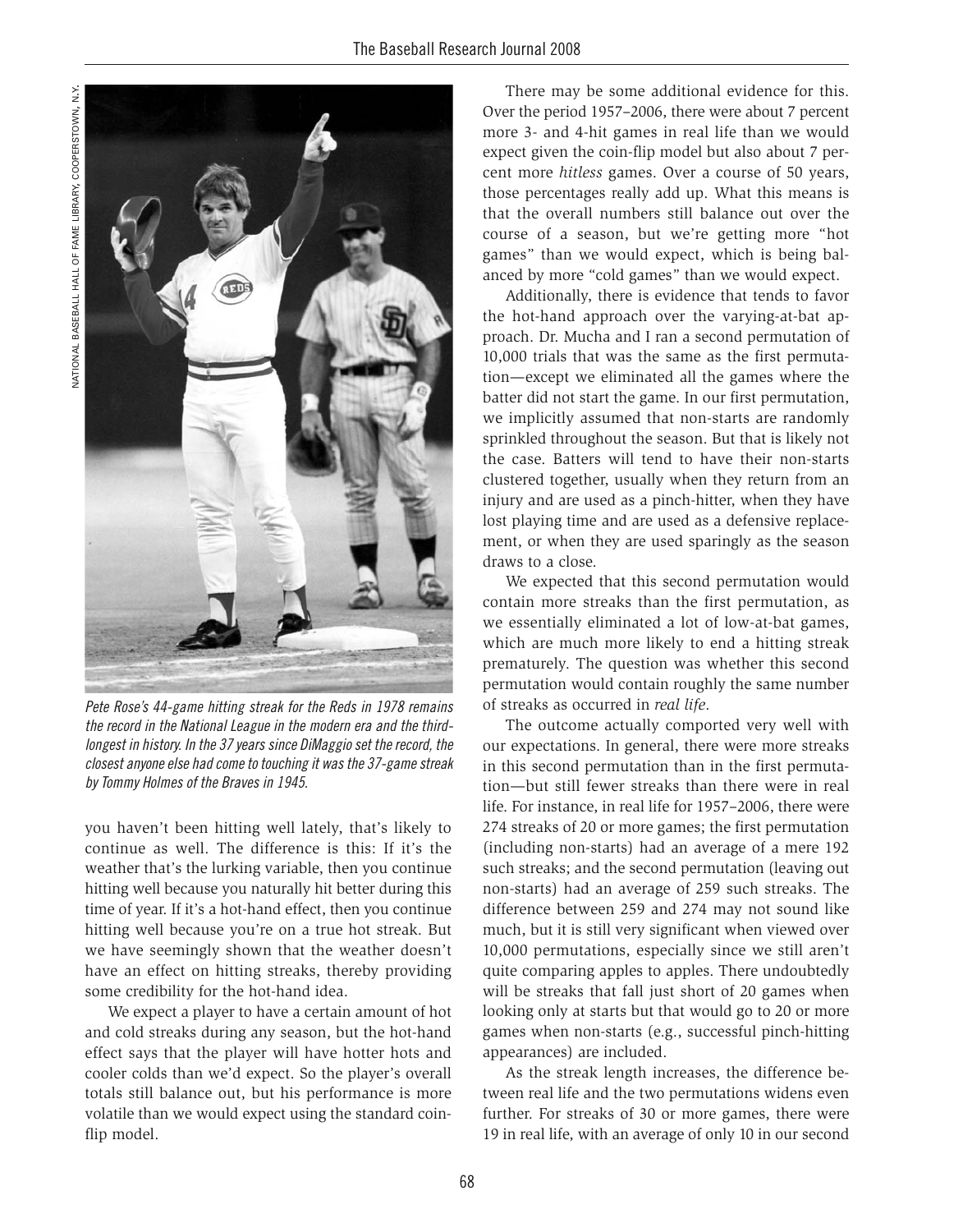permutation when we look only at starts. In this paper I deal primarily with long streaks, but I will point out that, for streaks less than 15 games, the pattern does not hold; there were fewer short streaks in real life than in the second permutation when we look only at starts.

The reason this favors the hot-hand effect is this: Our first explanation above relies on the idea that players are getting significantly more at-bats per game during their hitting streak than during the season as a whole. But the reason for a large part of that difference is that players are not frequently used as non-starters (e.g., pinch-hitters) during their streak, so it artificially inflates the number of at-bats per game that the batters get during their streaks relative to their season as a whole. Pinch-hitting appearances have little effect on real-life hitting streaks because managers are hesitant to use a batter solely as a pinch-hitter if he is hitting well. So we should be able to remove the pinch-hitting appearances from our permutations and get results that closely mirror real life. But when we do that, we still get the result that there have been significantly more hitting streaks in real life than there "should have been." This tends to add some weight to the hothand effect, since it just does not match up with what we would expect if the varying number of at-bats per game were the true cause.

Besides the hot-hand effect, other conditions that may be immeasurable could be playing a part. For instance, scorers may be more generous to hitters who have a long streak going, hating to see a streak broken because of a borderline call on a play that could reasonably have been ruled a base hit.

## **CONCLUSION**

If you take away only one thing from this article, it should be this: This study seems to provide some strong evidence that players' games are not independent, identically distributed trials, as statisticians have assumed all these years, and it may even provide evidence that things like hot hands are a part of baseball streaks. It will likely take even more study to determine whether it's hot hands, or the change in behavior driven by the incentive to keep a streak going, or some other cause that really explains why batters put together more hitting streaks than they should have, given their actual game-by-game stats. Given the results, it's highly likely that the explanation is some combination of all of these factors.

The idea that hitting streaks really could be the by-product of having the hot hand is intriguing. It will tend to chafe statisticians, who rely on that key assumption of independent, identically distributed trials in order to calculate probabilities. When we remove the non-starts that could have thrown a wrench into our first permutations—*but we still get the same results*—then it really does lend some evidence for the possibility that what has happened in real life just does not match what a "random walk" would look like.

From the overwhelming evidence of the permutations, it appears that, when the same math formulas used for coin tosses are used for hitting streaks, the probabilities they yield are incorrect; those formulas incorrectly assume that the games in which a batter gets a hit are distributed randomly throughout his season. This also means that maybe all those baseball purists have had it at least partially right all this time; maybe batters really do experience periods where their hitting is above and beyond what would be statistically expected given their usual performance.

In his review of Michael Seidel's book *Streak*, Harvard biologist Stephen Jay Gould wrote:

Everybody knows about hot hands. The only problem is that no such phenomenon exists. The Stanford psychologist Amos Tversky studied every basket made by the Philadelphia 76ers for more than a season. He found, first of all, that probabilities of making a second basket did not rise following a successful shot. Moreover, the number of "runs," or baskets in succession, was no greater than what a standard random, or cointossing, model would predict.

Gould's point is that hitting streaks are analogous to the runs of baskets by the 76ers in that neither should show any signs of deviating from a random cointossing model. I hate to disagree with a Harvard man, but my study of long hitting streaks for 1957 through 2006 seems to show that the actual number of long hitting streaks are in fact *not* the same as what a cointossing model would produce, even when we try to account for the fact that players get varying numbers of at-bats per game. By using the coin-flip model all of these years, we have been underestimating the likelihood that a player will put together a 20-, 30-, or even a magical 56-game hitting streak.

But this study doesn't just look at the statistics side of baseball. It also reveals the psychology of it. This study shows that sometimes batters really may have a hot hand, or at least that they adapt their approach to try to keep a long hitting streak going—and baseball players are nothing if not adapters.